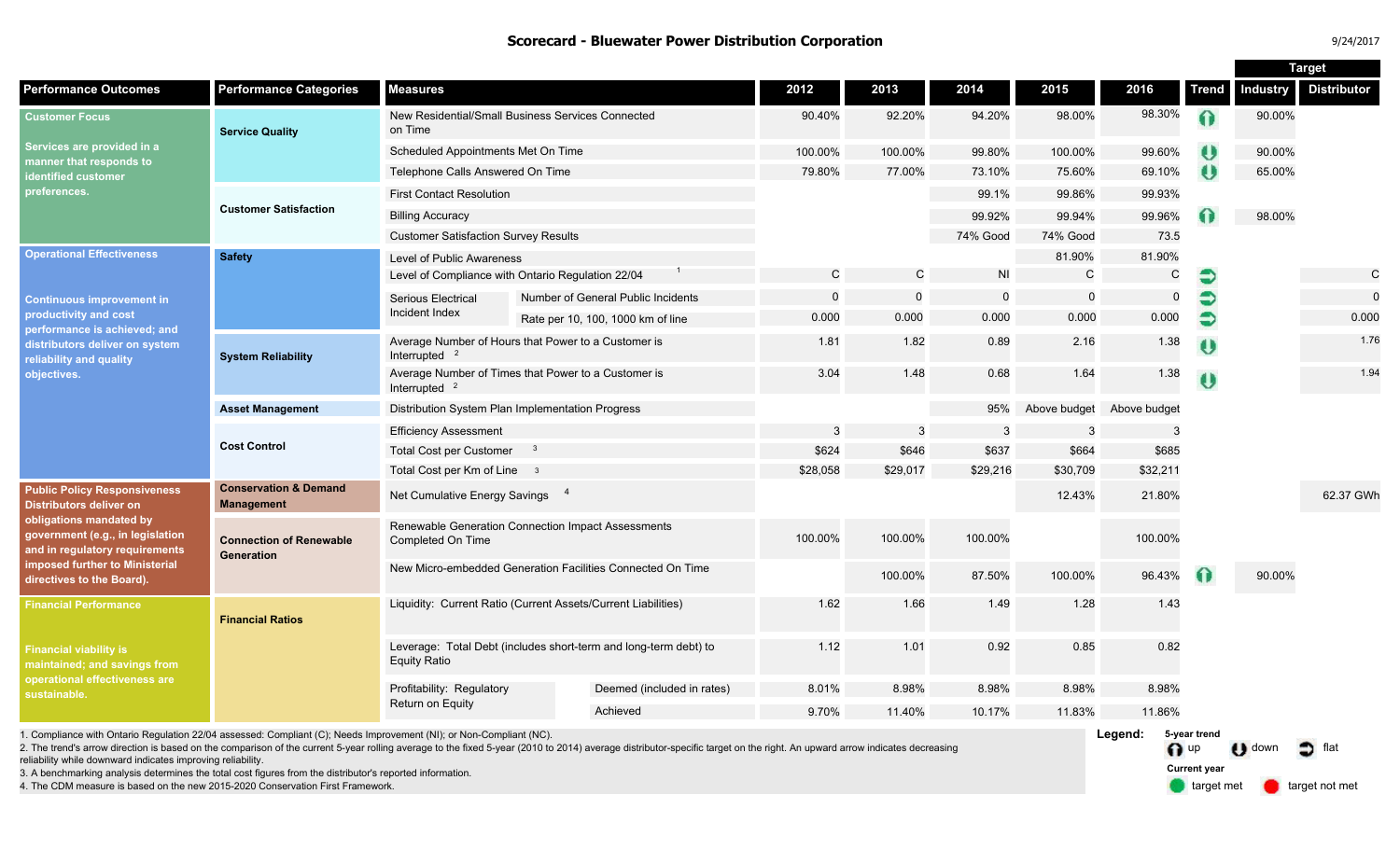# **2016 Scorecard Management Discussion and Analysis ("2016 Scorecard MD&A")**

The link below provides a document titled "Scorecard - Performance Measure Descriptions" that has the technical definition, plain language description and how the measure may be compared for each of the Scorecard's measures in the 2016 Scorecard MD&A: **http://www.ontarioenergyboard.ca/OEB/\_Documents/scorecard/Scorecard\_Performance\_Measure\_Descriptions.pdf** 

## **Scorecard MD&A - General Overview**

 Bluewater Power is pleased to report on its Scorecard results for 2016. Bluewater Power serves over 36,000 customers throughout six Municipalities in Lambton County and we serve our customers in the most efficient and reliable way possible every day. The Ontario Energy Board ("OEB") has determined that the measures below are important for distributors to report on, and the measures touch on all aspects of our service requirements.

## **Service Quality**

0 **New Residential/Small Business Services Connected on Time** 

Distributors must connect a new service for a customer within 5 business days, 90% of the time, unless the customer agrees to a later date. In 2016, Bluewater Power connected 474 of the 482 new services or 98.3% within the five day time frame.

## **Scheduled Appointments Met On Time**

For appointments required during Bluewater Power's regular business hours, we must offer a window of time that is not more than four hours long, and must arrive within that window 90% of the time. Bluewater Power met that requirement 99.6% of the time in 2016.

## **Telephone Calls Answered On Time**

During Bluewater Power's regular call center hours, we must answer phone calls within 30 seconds of receiving the call, 65% of the time. Bluewater Power received over 48,000 phone calls during 2016 which is an increase of 7.3% over the number of calls in 2015, and 69.1% of the time they were answered within 30 seconds. Bluewater Power strives to manage the phone calls in an efficient manner, and to be able to handle unforeseen events such as extreme weather, legislative changes, and new business practices within existing staffing levels.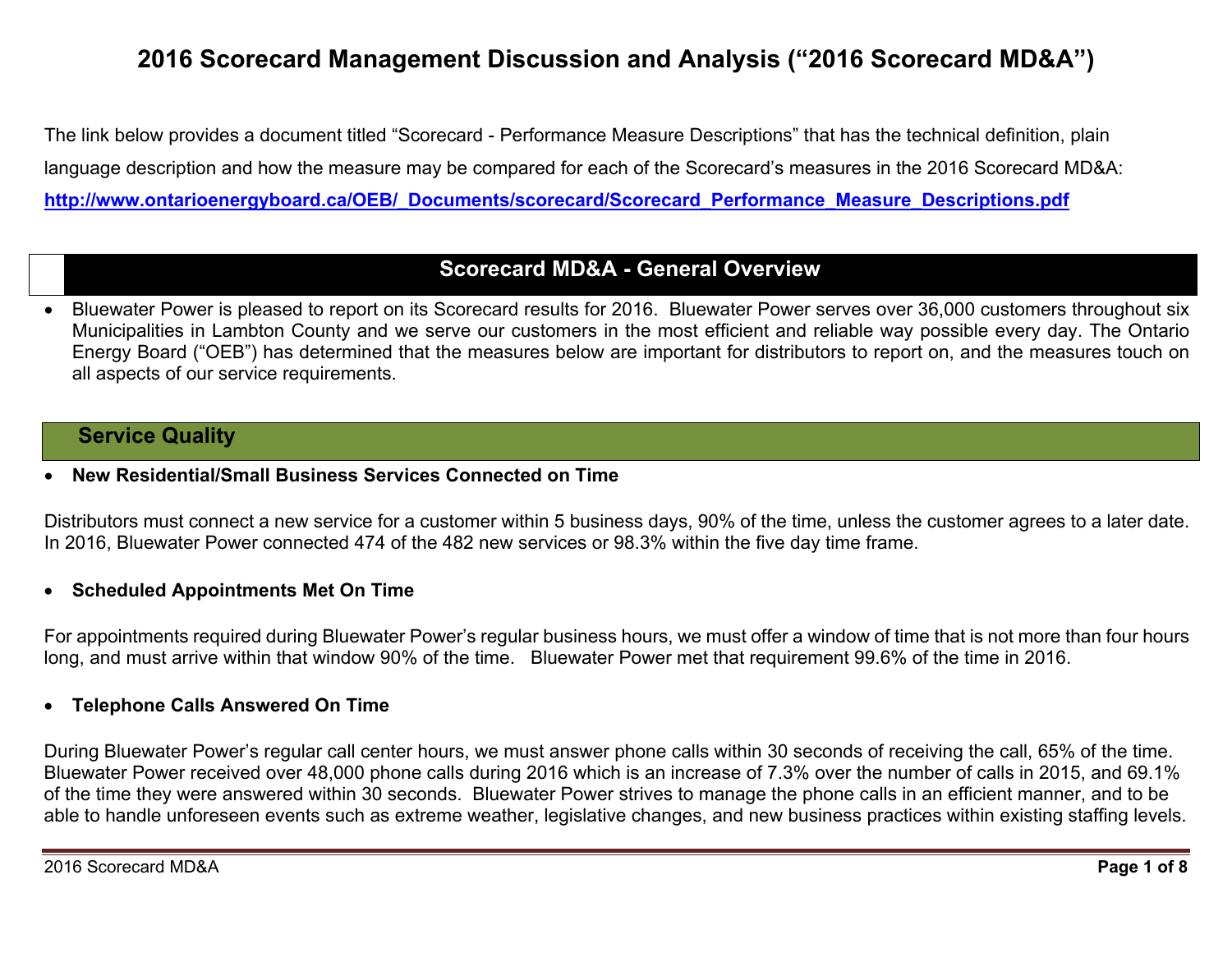## **Customer Satisfaction**

#### 0 **First Contact Resolution**

First Contact Resolution is a measure of how effective a distributor is at meeting a customer's needs the first time the utility is contacted. The OEB has not mandated how this measure is to be calculated, therefore there will be many different ways and different values presented by utilities. In Bluewater Power's case, an indicator is included on a customer record to track any instances where a customer seeks a higher level of management in order to address their concern. The end result is that Bluewater Power successfully addressed 99.93% of customer's questions and concerns at the first contact.

#### 0 **Billing Accuracy**

The Ontario Energy Board prescribed a measurement of billing accuracy which must be used by all distributors. Bluewater Power issued over 255,000 bills during 2016, and 99.96% of them were issued correctly which exceeds the minimum requirement of 98%.

### **Customer Satisfaction Survey Results**

Distributors are required to report on customer satisfaction results at least every other year. In March 2017, Bluewater Power hired a third party consultant to perform a telephone based customer satisfaction poll. 360 residential customers and 40 commercial customers were surveyed during a two week period. The poll surveyed subjects such as reliability of service, accuracy of bills, bill payment options, customer service experience, communications and overall satisfaction. The resulting overall satisfaction was 73.5%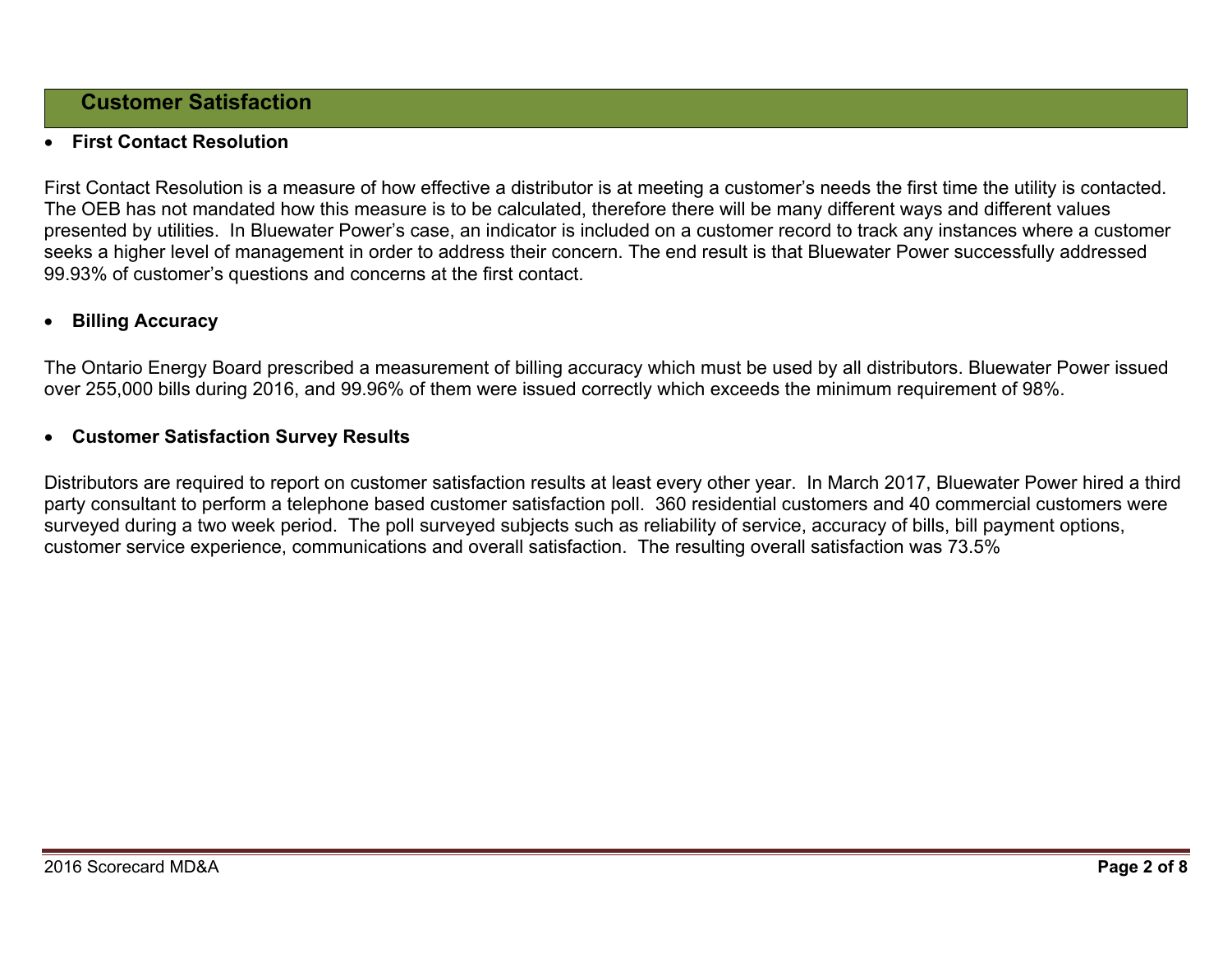#### 0 **Public Safety**

The Ontario Energy Board introduced the Public Safety measure in 2015. This measure looks at safety from a customers' point of view as safety of the distribution system is a high priority. The data for the Safety measure is generated by the Electrical Safety Authority (ESA) and includes three components as outlined below.

#### o**Component A – Public Awareness of Electrical Safety**

The public awareness component is expected to measure the level of awareness of key electrical safety precautions among public within the distributors service territory. A standard survey across the province was implemented in early 2016, and Bluewater Power customers have an 81.9% awareness of electrical safety based on survey results. The survey is required to be completed every two years with the next one scheduled for 2018.

#### o**Component B – Compliance with Ontario Regulation 22/04**

Ontario Regulation 22/04 establishes objective based electrical safety requirements for the design, construction and maintenance of electrical distribution systems owned by distributors. Specifically, the regulation requires the approval of equipment, plans, specifications and inspection of construction before the assets are put into service. The regulation is monitored through an audit of compliance. There are 3 levels assessed: Non-compliance (NC), Needs Improvement (NI), and Compliant (C). At Bluewater Power, safety of both the public and employees is paramount; Bluewater Power is pleased to have received a 'Compliant' rating for 2016.

#### o**Component C – Serious Electrical Incident Index**

This index measures the number and rate of serious electrical incidents occurring on a distributor's assets affecting the public, and is normalized per km of line. Bluewater Power has had zero serious electrical incidents involving the public over the last five years.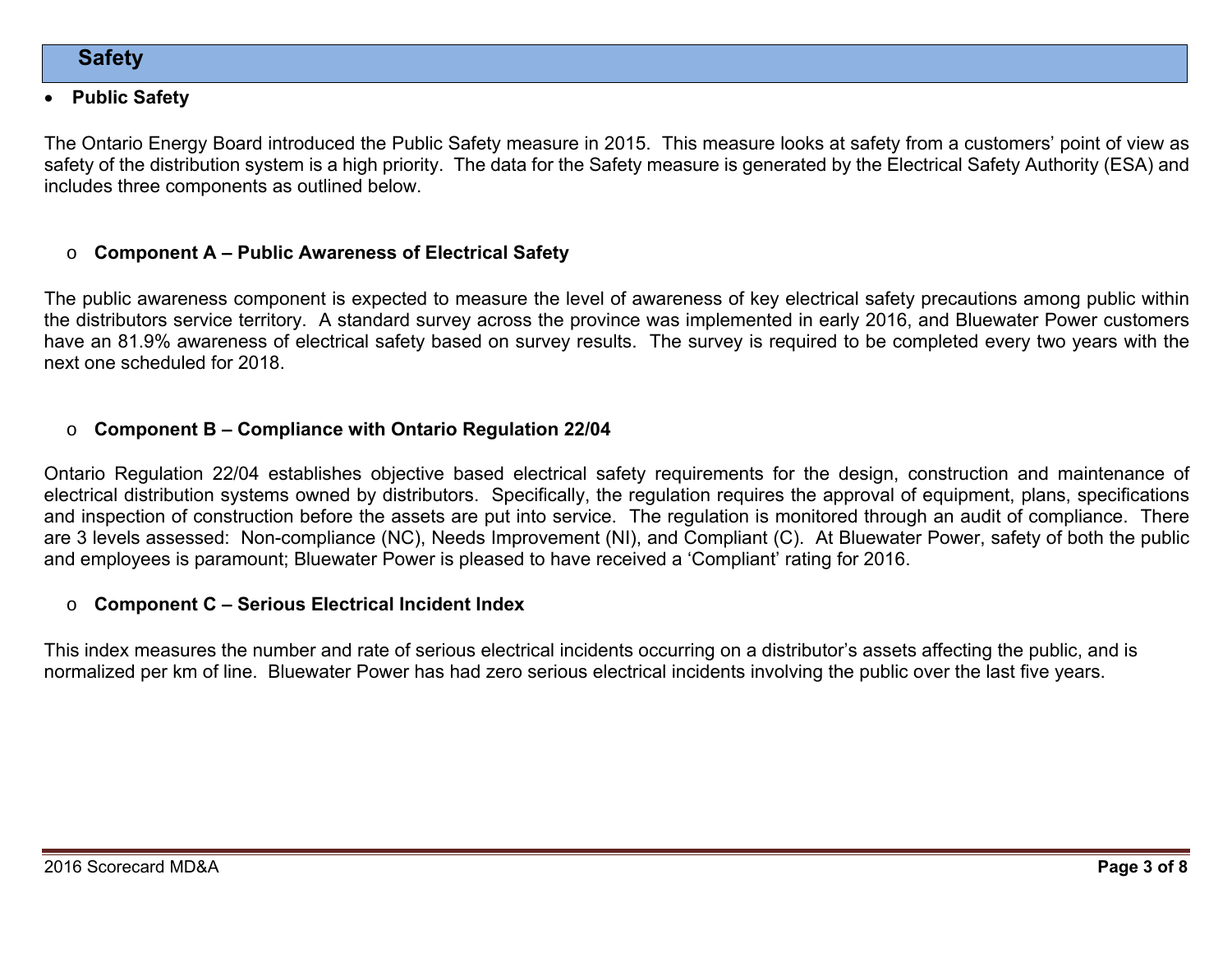## **System Reliability**

#### 0 **Average Number of Hours that Power to a Customer is Interrupted**

An important feature of a reliable distribution system is recovering from power outages as quickly as possible. Bluewater Power must track the average length of time, in hours, that its customers have experienced a power outage over the past year. This is calculated as the number of total hours of power interruptions divided by the average number of customers served within a year. The 2016 result is 1.38 hours per customer, meaning in 2016 the average customer experienced approximately 1.38 hours of interruption for the year. The 2016 result is lower than 2015 which is a positive trend, and is primarily driven by fewer severe weather incidents that can negatively affect both our system, and our supply of power from Hydro One.

### **Average Number of Times that Power to a Customer is Interrupted**

Another important feature of a reliable distribution system is reducing the frequency of power outages, thus Bluewater Power must track the number of times its customers have experienced a power outage in the last year. This is calculated as the number of interruptions divided by the average number of customers served within a year. The 2016 result is 1.38 meaning the average customer experienced just over one outage during the year. The value in 2016 is lower than prior years again primarily related to the favorable weather conditions we experienced in 2016.

## **Asset Management**

#### 0 **Distribution System Plan Implementation Progress**

Bluewater Power undergoes a rigorous planning process each year to establish the amount of asset maintenance and asset replacement that is warranted in order to have a safe, reliable distribution system. Each utility uses a different way to assess whether their work is 'on track' with their plans. Bluewater Power categorizes each capital project based on high, medium or 'other', mainly based on the specific project's impact on system reliability. In 2016, Bluewater Power had 12 projects in the high priority category budgeted at approximately \$1.7 million. Bluewater Power focuses on these high priority projects as they typically relate to improvements in system reliability. In 2016, we exceeded the budget allocated to the high priority projects which was due to the discovery of a large number of deteriorated wooden poles. The remaining capital projects are completed based on priority and Bluewater Power is continually balancing resources to focus on completing capital projects as planned.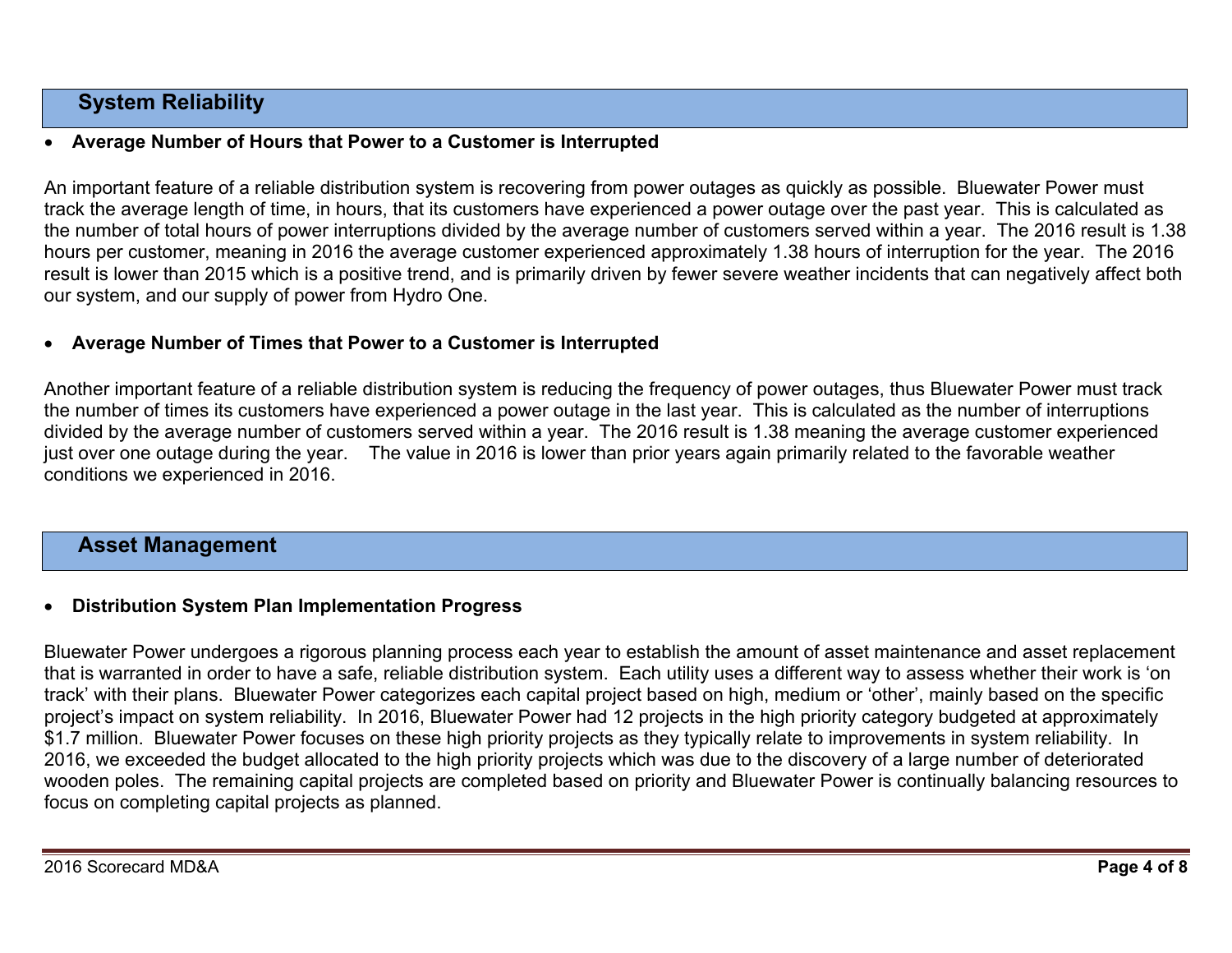## **Cost Control**

#### 0 **Efficiency Assessment**

Bluewater Power must manage its costs successfully in order to assure its customers they are receiving value for the cost of the service they receive. The 'total costs' are calculated as the sum of capital cost and operations and maintenance costs, including certain adjustments to make the costs more comparable between distributors. These total costs are evaluated to produce a single 'efficiency' ranking for each utility. The ranking is based on how big the difference is between each utility's actual and predicted cost as determined by a study undertaken by the Ontario Energy Board. Utilities whose actual costs are lower than predicted costs are considered more efficient and are assigned to Group 1 or Group 2. Utilities that are considered average performers will be assigned to Group 3, and utilities whose actual costs are higher than predicted costs will be assigned to Group 4 or 5. Bluewater Power is in the middle ranking (Efficiency Assessment = 3) of five groups which means our actual costs are close (+/-10%) to what was predicted by the study.

#### 0 **Total Cost per Customer**

A somewhat simple measure that can be used to compare utilities is the Total cost per customer. Bluewater Power's cost per customer in 2016 is \$685 which is in the middle range of all distributors.

## **Total Cost per Km of Line**

Similar to the Total Cost per Customer noted above, another simple measure is the utilities Total Cost per km of line. Bluewater Power's cost per km of line is \$32,211 which is slightly higher than average, however it reflects the greater level of investments in capital structures within our service territory.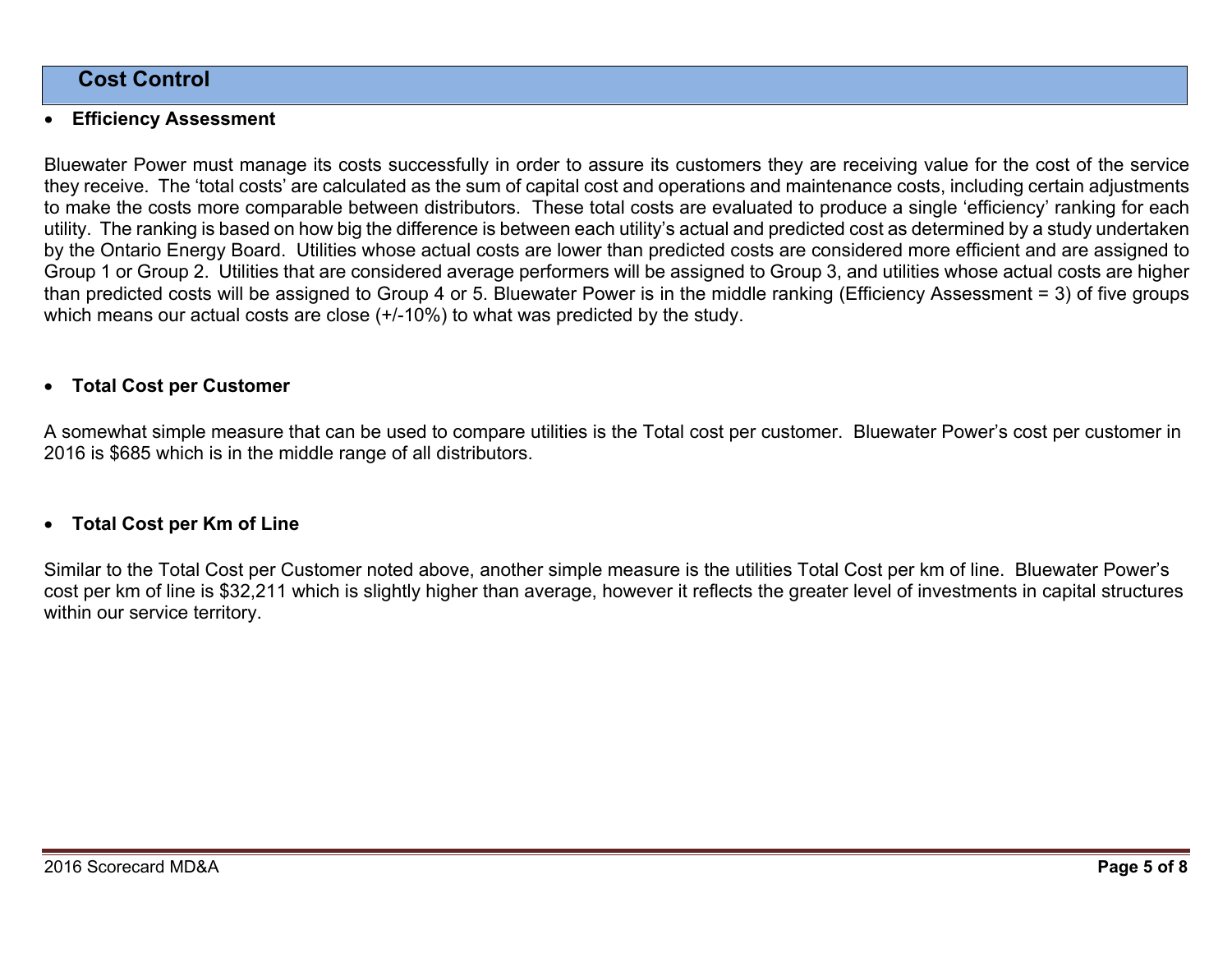#### 0 **Net Cumulative Energy Savings**

All distributors in the Province implement conservation and demand management programs for its customers in order to help them reduce energy usage. Bluewater Power completed the second year in a six year (2015-2020) program which promotes savings to all customer groups from residential customers to our largest industrial customers. Given that 2016 was the second year of the 'save**on**energy' program, savings continued to increase. Bluewater Power has a target that the end of 2020 to achieve 62.4 GWh of energy savings. In 2016, we achieved Net Cumulative Energy Savings of 5.6 GWh for a 2 year total of 13.6 GWh or 21.8% of the 6 year target. We are comfortable with the pace of progress we are building towards achieving our Target by the year 2020.

## **Connection of Renewable Generation**

### **Renewable Generation Connection Impact Assessments Completed on Time**

All distributors must complete a connection impact assessment for a renewable generator within 10 days. A connection impact assessment determines whether our current system can accept the level of generation requested and determines what additional assets may be required. Bluewater Power has achieved the required timeline 100% of the time for the last 5 years.

#### 0 **New Micro-embedded Generation Facilities Connected On Time**

All distributors must connect smaller generators (< 10 kW) such as rooftop solar panels, within 5 business days, 90% of the time, unless the customer agrees to a later date. In 2016, Bluewater Power connected 27 of 28 micro-embedded facilities within the timeline which represents 96.43%.

## **Financial Ratios**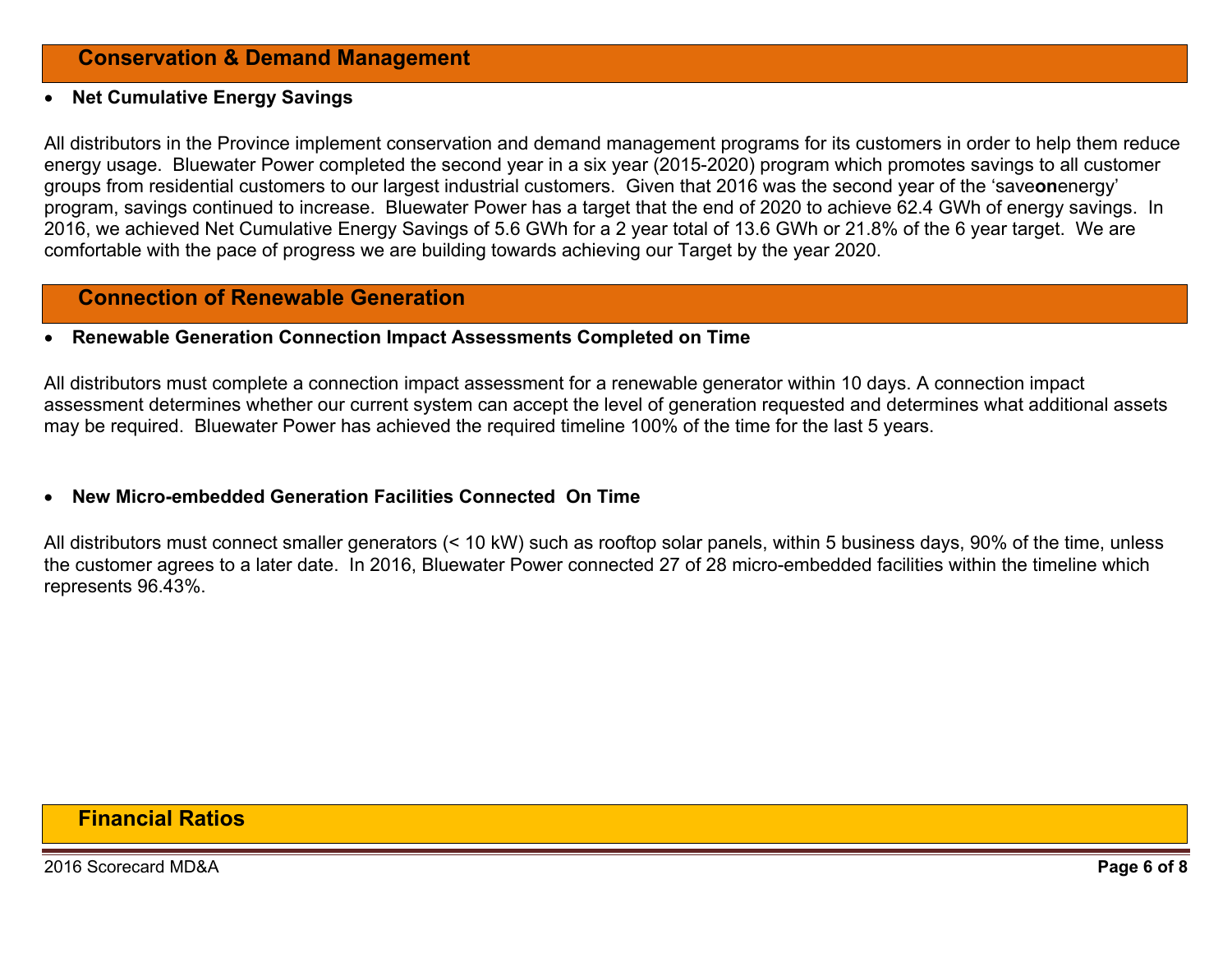#### 0 **Liquidity: Current Ratio (Current Assets/Current Liabilities)**

The current ratio measures whether or not the utility has enough resources (assets) to pays its debts (liabilities) over the next 12 months. Bluewater Power's current ratio for 2016 is 1.43 which is a favorable value.

#### 0 **Leverage: Total Debt (includes short-term and long-term debt) to Equity Ratio**

This ratio measures the degree to which the utility is leveraging itself through its use of borrowed money. Bluewater Power's debt to equity ratio for 2016 is 0.82. This is slightly lower than the previous 4 years due to the growth in retained earnings being higher than the reduction in overall debt.

#### 0 **Profitability: Regulatory Return on Equity – Deemed (included in rates)**

Return on Equity is the rate of return that the utility is allowed to earn through its distribution rates, as approved by the Ontario Energy Board. The deemed rate allowed for Bluewater Power is 8.98%. The Ontario Energy Board allows a distributor to earn within +/- 3% of the expected return on equity. When a distributor performs outside of this range, the actual performance may trigger a regulatory review of the distributor's revenues and costs.

## **Profitability: Regulatory Return on Equity – Achieved**

The achieved rate indicates the utilities actual Return on Equity earned each year. In 2016, Bluewater Power earned a return on equity of 11.86% which is within the allowed range of +/-3 % of the deemed return on equity. Bluewater Power is proud of its financial results and the ROE is a result of continually balancing costs with productivity savings.